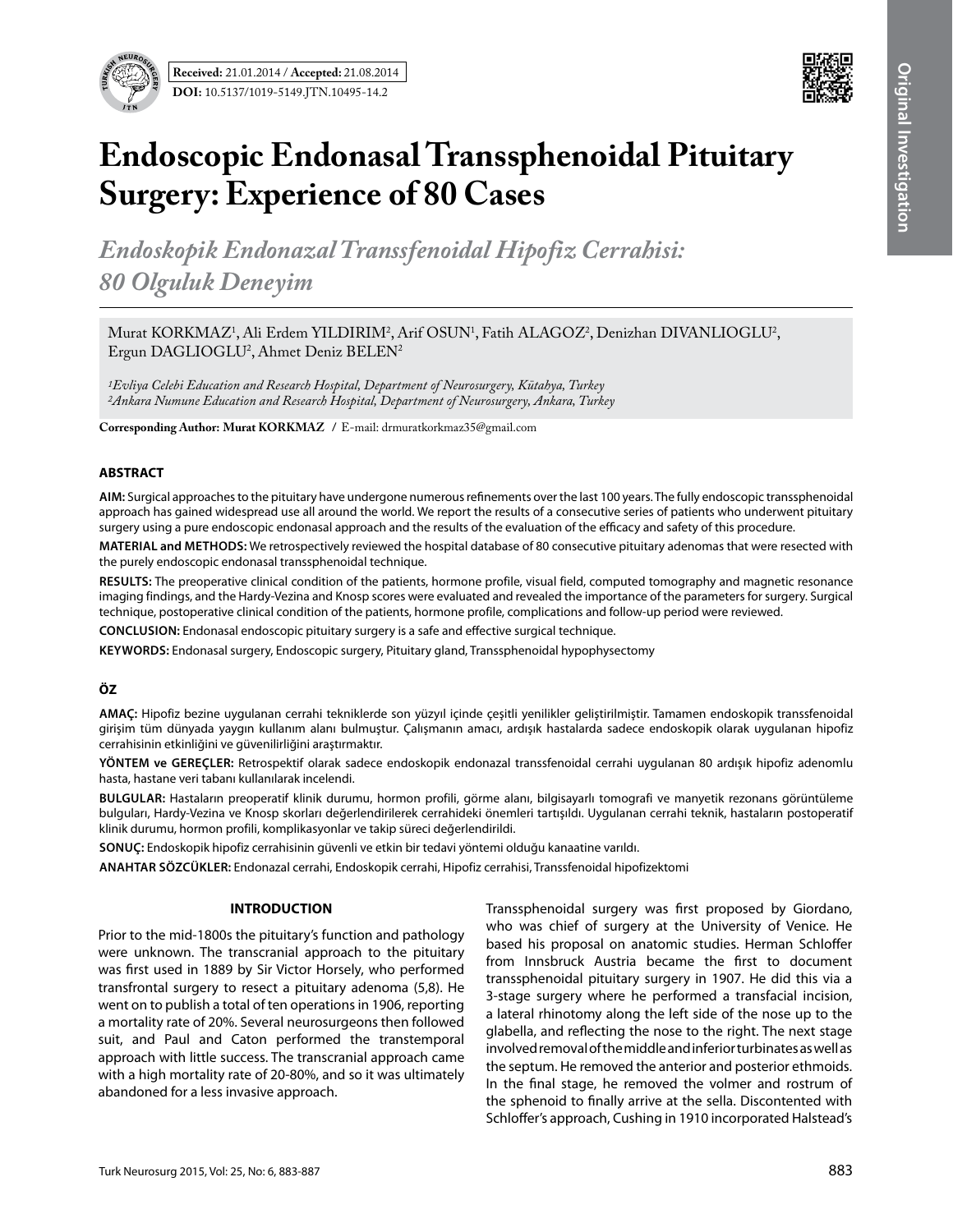sublabial incision and Kocher's submucosal resection of the septum to perform a sublabial transeptal transsphenoidal approach, which is the surgery that is used to this day (8).

The versatility of the transsphenoidal approach was greatly expanded by using fluoroscopy and the operating microscope but more modifications were needed for greater visualization and accuracy. In the 1990s, a collaboration of neurosurgeons and otolaryngologists described the pure endoscopic transsphenoidal technique in which the endoscope is used alone for visualization without an accompanying microscope or transsphenoidal retractor (8).

Although there are complications such as anterior pituitary insufficiency, diabetes insipidus, cerebrospinal fluid (CSF) fistulas, carotid artery injuries, hypothalamic injuries, loss of vision, and meningitis (6), the development of neuroendoscopy and the popularization of transsphenoidal endoscopic-guided pituitary surgery have been associated with better tumor resection results. Detailed preoperative evaluation of the patient and the experience of the surgeon are two of the major factors to decrease the mortality and the morbidity rate (7).

#### **MATERIAL and METHODS**

A total of 80 patients with pituitary tumor who underwent purely endoscopic endonasal transsphenoidal pituitary surgery during the period of August 2005 to September 2011 in the Department of Neurosurgery, Ankara Numune Education and Research Hospital were included in this retrospective study.

All patients were preoperatively assessed clinically and radiologically [plain x-ray skull, paranasal sinus and sellar computed tomography (CT) (Toshiba Activion 16 multislice CT; Tokyo, Japan) and contrast enhanced hypophysis magnetic resonance imaging (MRI) (GE 1.5 T Sigma Excite; New York, USA)]. Preoperative visual field analysis (Humphrey Instruments, Carl Zeiss) and anterior pituitary hormone analysis (ACTH, early morning cortisol level, urine cortisol, PRL, TSH, T3, T4, GH, IGF-1, FSH, LH, E2, and free testosterone) were evaluated. The dimension of the adenoma, suprasellar and cavernous sinus extension, condition of the sellar floor, septation and pneumatization of the sphenoid sinus and paranasal pathological conditions were recorded. All of the patients were classified according to the Knosp, Hardy and Vezina classifications.

All of the patients were operated with the purely endoscopic endonasal technique. One hour before the operation, intravenous 1 gr ceftriaxone was used for prophylaxis. Binostril endoscopic endonasal surgery was performed with 0˚ and 30˚ rigid wide angle endoscopes (Karl Storz, GmbH&Co., Tuttlingen, Germany). Mean operation duration was 180 minutes.

In the early postoperative period, the patients were taken to the intensive care unit (ICU). Neurological examination and confrontation visual field assessment results and the fluid balance were recorded. Minirin (deamino 8-D-arginine vasopressin DDAVP) nasal spray was used in cases with 300 ml/ hr urinary output and urinary density 1005 or lower. Histologic examination was performed at the pathology department of the same hospital. Follow-up MRI was performed at the first postoperative day and after the third month. The patients were discharged on the fourth postoperative day.

### **RESULTS**

Forty-three of the patients (53.8%) were female and the average age was 47 years (20-80 years). Twenty of the cases (25%) were recurrent pituitary adenomas and 45% of them (9 cases) were histologically non-functional. We found that 28 cases (35%) had hypopituitarism and most of them were nonfunctional adenomas (Table I).

Automated perimetry showed that 41 patients (51.25%) had visual field defects. Unilateral temporal hemianopsia was the most common (48.7%) type of visual field defect (Table II).

Radiologic evaluation showed that 81.25% (65/80) cases were of the sellar type and the rest had presellar type pneumatization. Most of the adenomas were macroadenoma (81.25%) and there was no giant adenoma. Serum hormone levels revealed that 61.5% of the macroadenomas were non-functional, whereas 86.6% of the microadenomas were functional.

Histologic evaluation showed that most of the adenomas were typical adenomas (85%). Non-functional types were 52.5% and somatotropic types were 18.75% of the adenomas. Half of the atypical adenomas were non-functional (Table III) .

Adenomas were evaluated by MRI according to the Knosp, Hardy and Vezina classifications (Table IV). Ten percent of the adenomas were Knosp Grade 0 and 37.5% were Grade I. Among the non-functional adenomas, there was no Knosp 0 tumor. According to the Hardy classification, 53.3% of the adenomas were Stage A and the asymmetrical superior extension rate was higher (21.9%) in non-functional adenomas then functional cases (8.8%). Evaluation of the adenomas with the Vezina classification revealed that most of the adenomas were Grade II (43.8%) and the sellar destruction rate was higher in non-functional adenomas (21%).

**Table I:** Adenoma Types of the Patients with Hypopituitarism

|                     | Hypopituitarism |               |  |  |  |
|---------------------|-----------------|---------------|--|--|--|
| <b>Adenoma Type</b> | $(+)$           | $(-)$         |  |  |  |
| Non-functional      | 26              | 16            |  |  |  |
| Prolactinoma        |                 | 7             |  |  |  |
| Somatotropinoma     |                 | 14            |  |  |  |
| Corticotropinoma    | 0               | 12            |  |  |  |
| PRL+GH              | U               | $\mathcal{P}$ |  |  |  |
| PRL+ACTH            | ŋ               |               |  |  |  |
| Total               | 28              | 52            |  |  |  |

*PRL: prolactinoma, GH: somatotropinoma, ACTH: corticotropinoma.*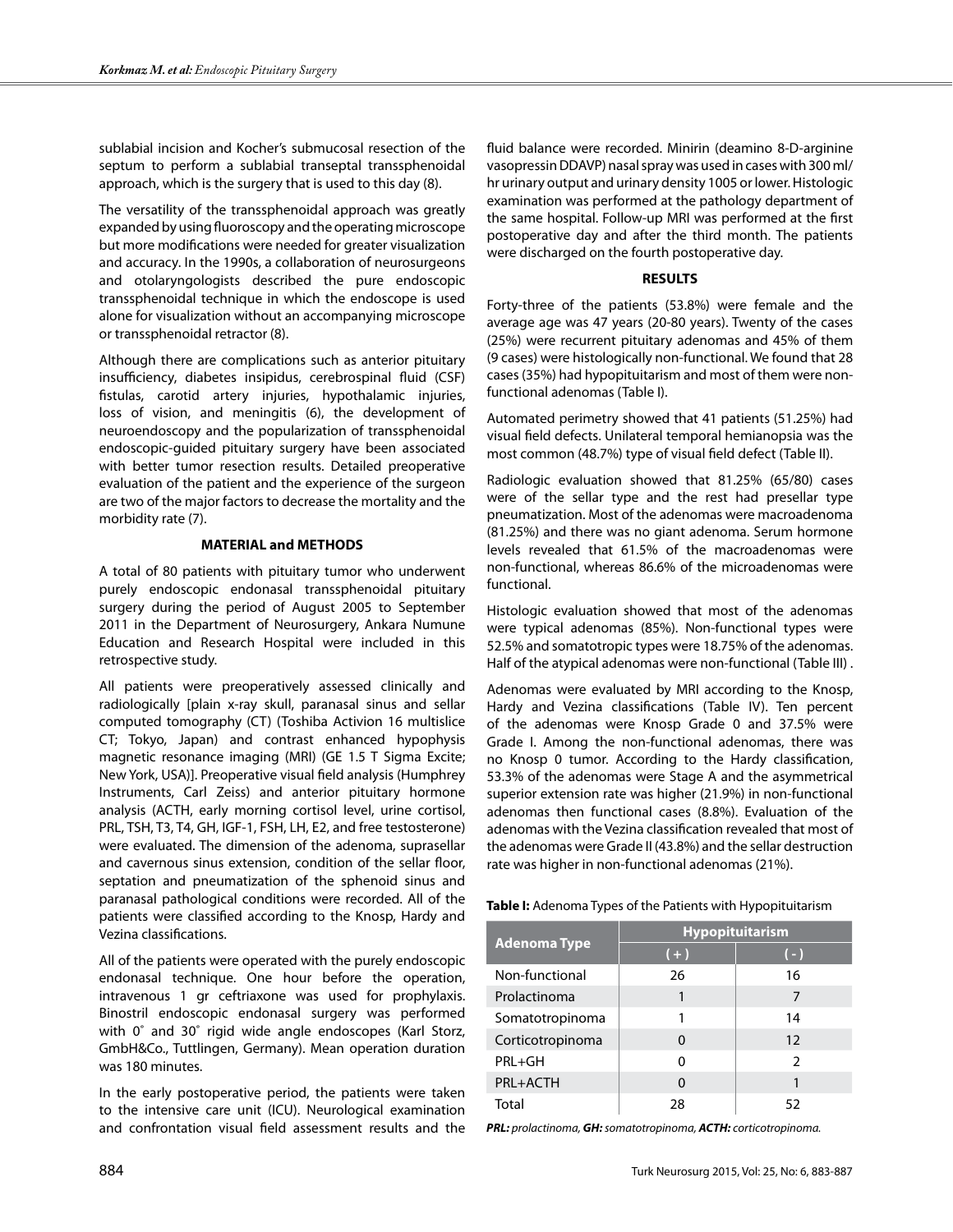There was no surgical complication except CSF leakage (3.8%) which was treated by surgical repair. In 9 patients (11.3%), postoperative diabetes insipidus was observed and managed by medical treatment.

# **DISCUSSION**

Pituitary adenomas are divided into two categories. They can be secretory (hormonally active) or non-secretory (hormonally inactive). The hormonally inactive pituitary adenomas require surgery when they cause mass effect causing a hypopituitary event, vision changes, pituitary apoplexy (hemorrhage into the adenoma itself), or severe headaches (7).

Hormonally active pituitary adenomas include prolactinomas that are first treated medically with a dopamine agonist such as bromocriptine. In acromegaly and Cushing's disease (21),

**Table II:** Visual Field Defects of the Cases

surgery can be offered as a primary therapy; however, there are several different medical therapies that can be used to treat these conditions, such as somatostatin analogs and octreotide for acromegaly (12).

Pre-operative planning involves a multi-disciplinary approach including several different specialties: an otolaryngologist, an ophthalmologist, a neurosurgeon, an endocrinologist and potentially a radiation oncologist (5,17).

The otolaryngologic evaluation includes a complete history, and a thorough head and neck examination particularly focusing on flexible endoscopic evaluation of the sinonasal anatomy. It is important to note whether or not the patient will need a septoplasty prior to surgery. Ophthalmological evaluation is very important, not only for visual acuity,

|                           | Non-functional | Prolactinoma             | Corticotropinoma | Somatotropinoma          | PRL+ACTH        | PRL+GH   | <b>Total</b>    |
|---------------------------|----------------|--------------------------|------------------|--------------------------|-----------------|----------|-----------------|
| Left THA                  | 8              |                          |                  |                          |                 |          | 10              |
| <b>Right THA</b>          | 5              | 1                        | 1                | 3                        | $\qquad \qquad$ |          | 10 <sup>°</sup> |
| <b>Bi-THA</b>             | 6              | $\overline{2}$           | 1                | 3                        |                 |          | 12              |
| Left amaurosis            | 5              |                          |                  |                          |                 |          | 5               |
| Right amaurosis           | ۰              | $\overline{\phantom{a}}$ | 1                | $\overline{\phantom{m}}$ | -               |          |                 |
| Left amaurosis+Right THA  |                |                          |                  | $\qquad \qquad$          |                 |          |                 |
| Right amaurosis+ Left THA |                | 1                        |                  |                          |                 |          | h               |
| Total                     | 26             | 5                        | $\overline{4}$   | 6                        | $\Omega$        | $\Omega$ | 41              |

*THA: Temporal hemianopsia.*

## **Table III:** Types of the Adenomas

|          | <b>Non-functional</b> | GH  | PRL | <b>ACTH</b> | <b>PRL+GH</b>            | <b>PRL+ACTH</b> |
|----------|-----------------------|-----|-----|-------------|--------------------------|-----------------|
| Typical  | 36                    | . J |     |             |                          |                 |
| Atypical |                       |     |     |             | $\overline{\phantom{0}}$ | $\sim$          |
| Total    | 42                    |     |     | $\sim$      |                          |                 |

**Table IV:** Evaluation of the Adenomas according to Knosp, Hardy and Vezina Classifications

| <b>Knosp</b> | %     | <b>Hardy</b> | $\frac{1}{2}$ | <b>Vezina</b>  | %    |
|--------------|-------|--------------|---------------|----------------|------|
| Grade 0      | 10    | Stage A      | 53.3          | 0              | 6.3  |
| Grade 1      | 37.5  | Stage B      | 17.4          |                | 18.7 |
| Grade 2      | 18.75 | Stage C      | 13.3          | Ш              | 43.8 |
| Grade 3      | 18.75 | Stage D      | 16            | $\mathbf{III}$ | 18.7 |
| Grade 4      | 15    | Stage E      | 0             | IV             | 12.5 |
| <b>Total</b> | 100   |              | 100           |                | 100  |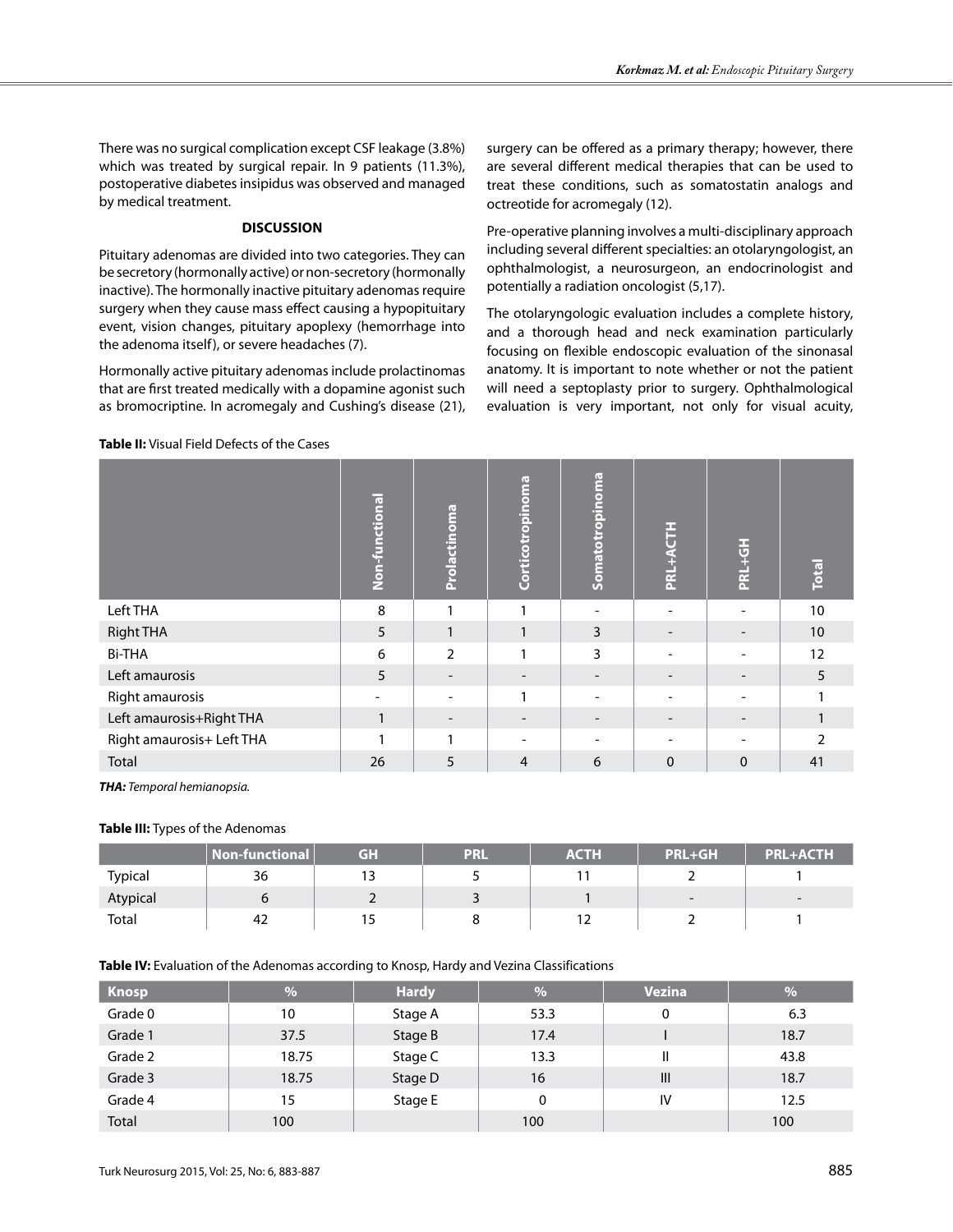but more importantly for documentation of visual fields. It is important to document the fields so that they may be compared with post-operative visual field testing to see if there is any improvement or deterioration of the patient's visual fields.

It is also important to review the pre-operative imaging and note the locations of the carotid canal and optic canal and evaluate pneumatization of the sphenoid (3,16). Most of the studies mention that preoperative planning of the surgery should be performed with the Hardy and Vezina classification. We believe that the Knosp classification is also as important as the Hardy-Vezina classification. The lateral extension of the adenoma should be visualized. The relationship of the adenoma with the internal carotid artery is a major definitive factor for the success of the surgery.

The sphenoid sinus develops from pneumatization of the sphenoid bone, which occurs rapidly between the ages of 5 and 7 years. The process is completed usually by age of 20. The roof of the sphenoid sinus is formed by the planum sphenoidale anteriorly and the sella posteriorly. The lateral walls of the sphenoid sinus contain several very important structures. These include the Vidian canal that runs laterally along the floor as well as the carotid arteries within the carotid canal latero-inferior, and the optic canal laterosuperior. One of the important landmarks that must be found endoscopically is the sphenoid ostium (1,3,16). This is located medial to the superior turbinate and lateral to the septum. After sphenoidotomy and posterior septectomy as well as resection of the sphenoid septum, there are several structures that will come into view. First is the sella, which is a protuberance seen in the midline. The planum sphenoidale is located anteriorly and the clivus posteriorly. At 5 and 7 o'clock the carotid artery, carotid canal and the optic nerve and optic canal can be visualized. In between the two there is a triangular shaped fossa, called the carotico-optic recess. It is important to identify this structure because the ophthalmic artery that arises medially off the carotid is associated with this space (16).

Post-operatively, it is important to observe these patients in the ICU for at least the first night with routine neurological checks and monitoring of urine output. It is important to monitor for diabetes insipidus, which can occur immediately post-operatively in up to 20 to 60% of the patients. Antibiotics are routinely administered; however, there is just no good data out there to support a specific antibiotic, and it often depends on the surgeon. Steroids are routinely given with a stress dose prior to surgery and continued steroid administration post-operatively. Hormone replacement is administered as necessary by the endocrinologist.

Senior et al. (19) performed 193 surgeries from March 2000 to 2007. The tumor sizes were divided between 0 to 10 mm, 11 to 20 mm, and greater than 21 mm, which were the majority of the tumors. Secreting adenomas accounted for 30% of the surgeries, and the non-secreting adenomas for 54%. The mean post-operative stay for this study was 3.6 days. Complications were again acceptable, with a 1% rate of meningitis, and 1 mortality in the group. However, the post-operative CSF leak rate was higher than that reported in the literature, reaching as high as 10%.

Cappabianca et al. reported 146 consecutively treated patients who underwent an endoscopic endonasal transsphenoidal approach to the sellar region for resection of pituitary adenomas and the surgical complication rate was 8.9% (4). In the literature, the overall surgical complication rate is 8.9%- 32.5% (10,18,20). In this study, the surgical complication rate was 3.75%. White et al. (22) compared 50 patients undergoing sublabial transseptal transsphenoidal surgery from 1996 to 1999, as well as 50 patients undergoing endoscopic surgery from 2000 and 2002. There was no difference in the intraoperative blood loss and the incidence of diabetes insipidus between the two groups. However, they showed that endonasal complications were much lower in the endoscopic group compared to the sublabial group.

Chiasmatic decompression is the primary objective of transsphenoidal hypophysectomy for a macroadenoma compressing the optic chiasm. Approximately 5–14% of macroadenomas are inadequately identified during surgery because of firm, non-pliable, fibrous lesions that are not easy to remove by suction and curettage. For a residual secreting tumor, adjunct treatment may include residual chiasm compression and cavernous sinus invasion, and gamma knife radiosurgery but transcranial surgery may be needed for adequate chiasmatic decompression and tumor debulking. MRI findings before transsphenoidal hypophysectomy related to the structural integrity of the tumor are useful for ensuring successful chiasmatic decompression of a macroadenoma (2).

The mortality rate due to pituitary tumors is low. Suprasellar expansion of the macroadenoma into the optic chiasm and the cranial nerves adjacent to the cavernous sinus are the main reasons for the morbidity rate and permanent visual loss, ophthalmoplegia, and other neurological complications that may occur. Lateral extension may cause partial or complete engulfment of the carotids. For pituitary microadenomas, the cure rate is greater than 50% on complete excision. The tendency for residual tumor to remain is higher for tumours larger than 1 cm and may require additional treatment such as radiotherapy or radiosurgery. Earlier studies report that the incidence of postoperative CSF leak is between 1.5 and 4.2% (9). Macroadenoma surgery has a greater CSF leak risk than microadenoma surgery. Multilayered closure, direct suturing of grafts to dural edges, use of biological glues, and coverage with vascularized septal mucosal flap decrease the incidence of postoperative CSF leaks (11,15). We used a pedicled nasal septal flap for the reconstruction of the sellar base and we observed that our CSF leakage rate was lower than the rates in the literature.

Basically the advantages of truly endoscopic pituitary surgery are numerous. There is reduced operative time, superior illumination and magnification, diminished intra-operative blood loss, and enhanced differentiation between normal